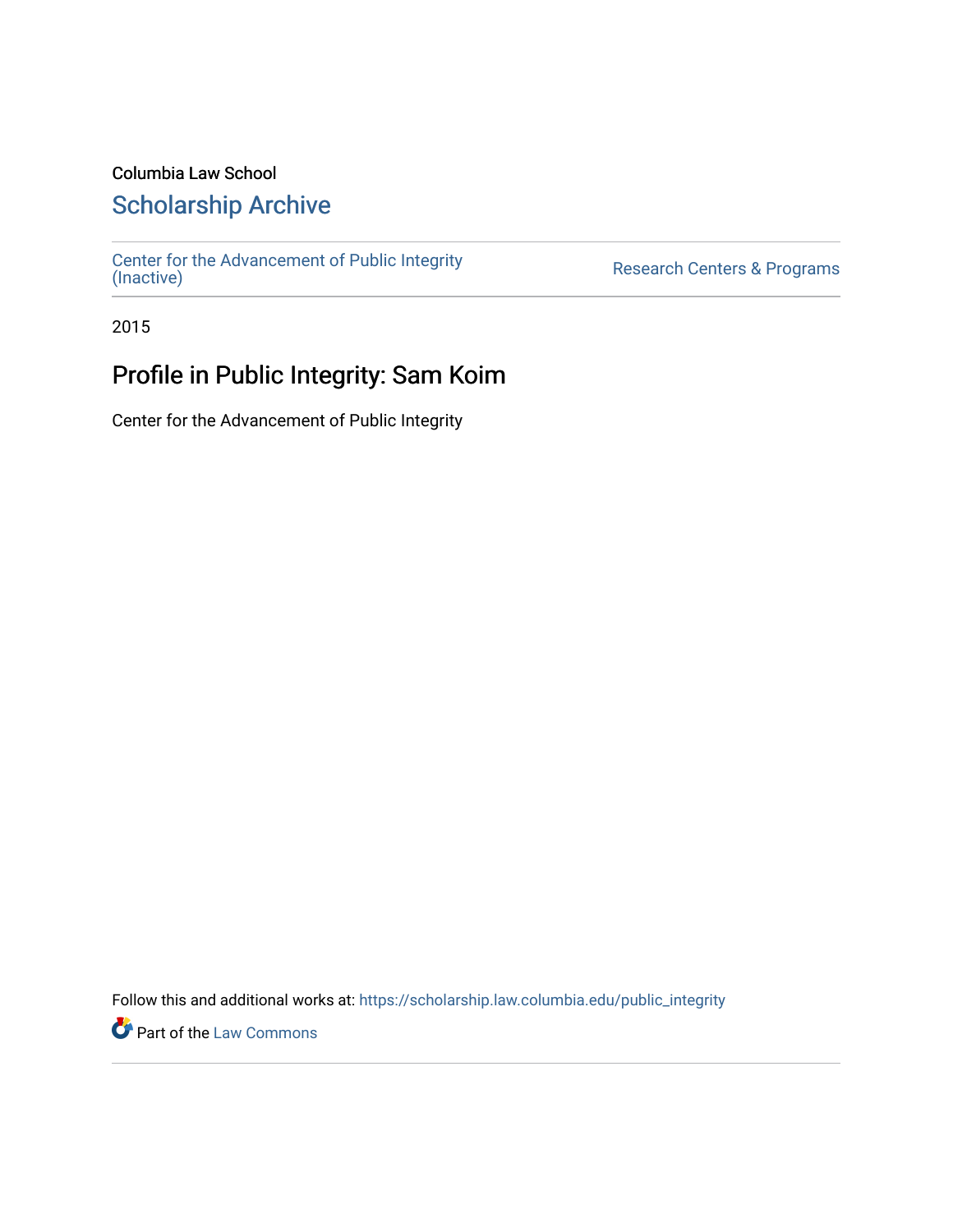## **Profile in Public Integrity:**

# **Sam Koim Investigation Task-Force Sweep Papua New Guinea**



Sam Koim currently serves in Papua New Guinea as Chairman of the Investigation Task-Force Sweep (ITFS) and as Principal Legal Officer at the Department of Justice and Attorney General. ITFS is an inter-agency team that brings together the Police Force, Public Prosecutor's Office, Internal Revenue Commission, and Auditor General's Office amongst others, to root out corruption nationwide.

ITFS was established in 2011 to pursue allegations of corruption in the disbursement of national development funds. Under Koim's leadership, the task force uncovered that over half of the country's development budget between 2009 and 2011 had been illegally diverted. In its first year of operations, ITFS investigations resulted in the [arrest of a former minister and other high-ranking](http://www.abc.net.au/news/2012-05-11/png-corruption-widespread/4004694) officials. The office's effectiveness was praised by watchdogs including [Transparency International.](http://www.ipsnews.net/2015/02/tackling-corruption-at-its-root-in-papua-new-guinea/) Following news of an investigation into the current prime minister, the National Executive Council—which the prime minister chairs—attempted to disband ITFS but was blocked by [a](http://news.pngfacts.com/2014/07/task-force-sweep-permanently-stayed.html) [permanent stay order issued by the country's highest court.](http://news.pngfacts.com/2014/07/task-force-sweep-permanently-stayed.html) The government then blocked funding to the office.

#### **In 2011, you were tasked with leading Papua New Guinea's new anti-corruption coordinating body, the Investigation Task Force Sweep (ITFS). ITFS is the first of its kind in your country. What are the main obstacles you and your colleagues have faced setting up an anti-corruption task force?**

Corruption cases often require collaboration across agency lines. On the one hand, this can minimize duplication and keep costs low. On the other hand, multi-pronged investigations can provoke turf wars over which agency has proper jurisdiction. The Constitution also provides safeguards for certain government agencies, such as the Police and Ombudsman Commission, that can make it difficult for them to work with other agencies without appearing to compromise their independence. This issue was tested in court many times by those implicated in our investigations. However, the courts continued to rule in our favor, accepting our arguments that corruption is an organized crime that requires a joint approach from all angles to defeat.

**"ITFS has raised the hopes for Papua New Guineans. Personally, I do not want to see ITFS disappear just because a few individuals in power do not like it."**

#### **The ITFS' original mandate in 2011 was to investigate allegations of corruption and mismanagement in the Department of National Planning and Management. How has the ITFS's role evolved since?**

The National Planning Department administers the development budget of the Government, which is where most of the allegations of abuse first arose. After the investigations were successful, the Government widened the scope of the ITFS to investigate other corruption complaints. Many concerned citizens also called for ITFS to look into corruption in other government departments.